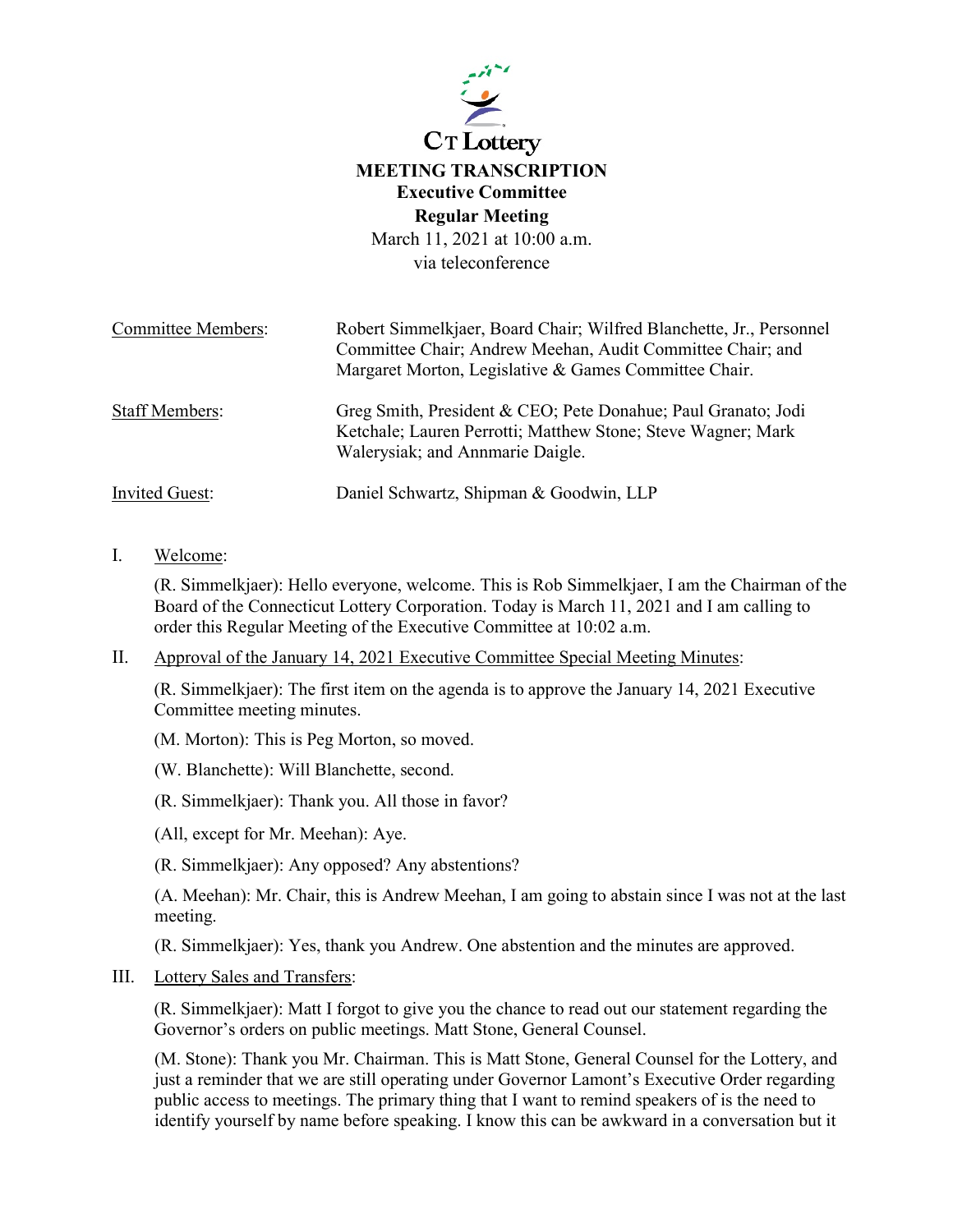is a requirement of the Executive Order, so please do your best. That is all, back to you Mr. Chair

(R. Simmelkjaer): Thank you Matt. This is Rob. Next up is an update on our lottery sales and transfers to the general fund. For that I'll turn it over to the President and CEO, Greg Smith.

(G. Smith): Thank you Mr. Chair. Good morning, this is Greg Smith. One of the responsibilities of this Committee is to report the sales and transfers so I will give you a high level snapshot. Through fiscal 2021, through February sales are at \$120 million ahead of budget and we are approximately \$50 million ahead of budget in transfers. We continue to be in a strong place. I remember talking to the Board and probably this Committee back in November saying similar things – we're well ahead in transfers and sales and we are about to compete against a really strong December through February of last year and hopefully we can keep our lead and perform well. The December through February of last year that was so strong – we had sales of \$332 million in that three month period, this December through February we had \$380 million, so we were \$57 million ahead of that really strong last year. So not only did we meet the strong last year, we beat it by 17% and some part of that was due to that billion dollar Mega Millions jackpot and the large Powerball jackpot that came to an end in January but not \$57 million worth, not even half of that. So yes we benefitted from that, but we benefitted from strong sales across the board of essentially all games. Coming up for the rest of this fiscal year, we know that March and April were down last year, our sales fell as much as 20% compared to the prior year so if we can just hang on to what we are doing right now, we will build a nice pile into that lead. The part that gives me a little bit of concern is with the likelihood that with positive testing going down, vaccinations going up, we'll be back at full opening of the casinos, a lot of different things that are competing products for us. If that were to happen in May and June, we had a really strong May and June last year, we may struggle to keep up with that. I hate to keep saying we may struggle but we've got to see these things on the horizon and know how that may impact what we are doing. We still continue to perform well but what will the public do when they can do whatever they want, that's the part that we can't quite read yet.

(R. Simmelkjaer): This is Rob, there are things that you can control and things that you can't control obviously in life and business, this falls into the category of 'can't control category' but I am wondering if there are things that you do or that Pete think that we can do around that. Certainly I would hope that with what's happened over that last year, maybe we've had some people play lottery who have not played before, previously had been going to casinos for their gaming enjoyment and have not been using our products, have now found that maybe they enjoy playing and will continue to play. What else can we put under our control when it comes to that?

(G. Smith): No pressure, Pete.

(P. Donahue): Actually some of the things that we've been planning, the timing works out very well. We just introduced Wild Ball, we are enjoying about 7% participation rate for Wild Ball which is right where we expected it to start. We have a promotion that starts on Monday that is designed to increase that awareness and increase that participation level in Wild Ball. We think that a lot of the folks who have joined in the daily games are those casino players and we hope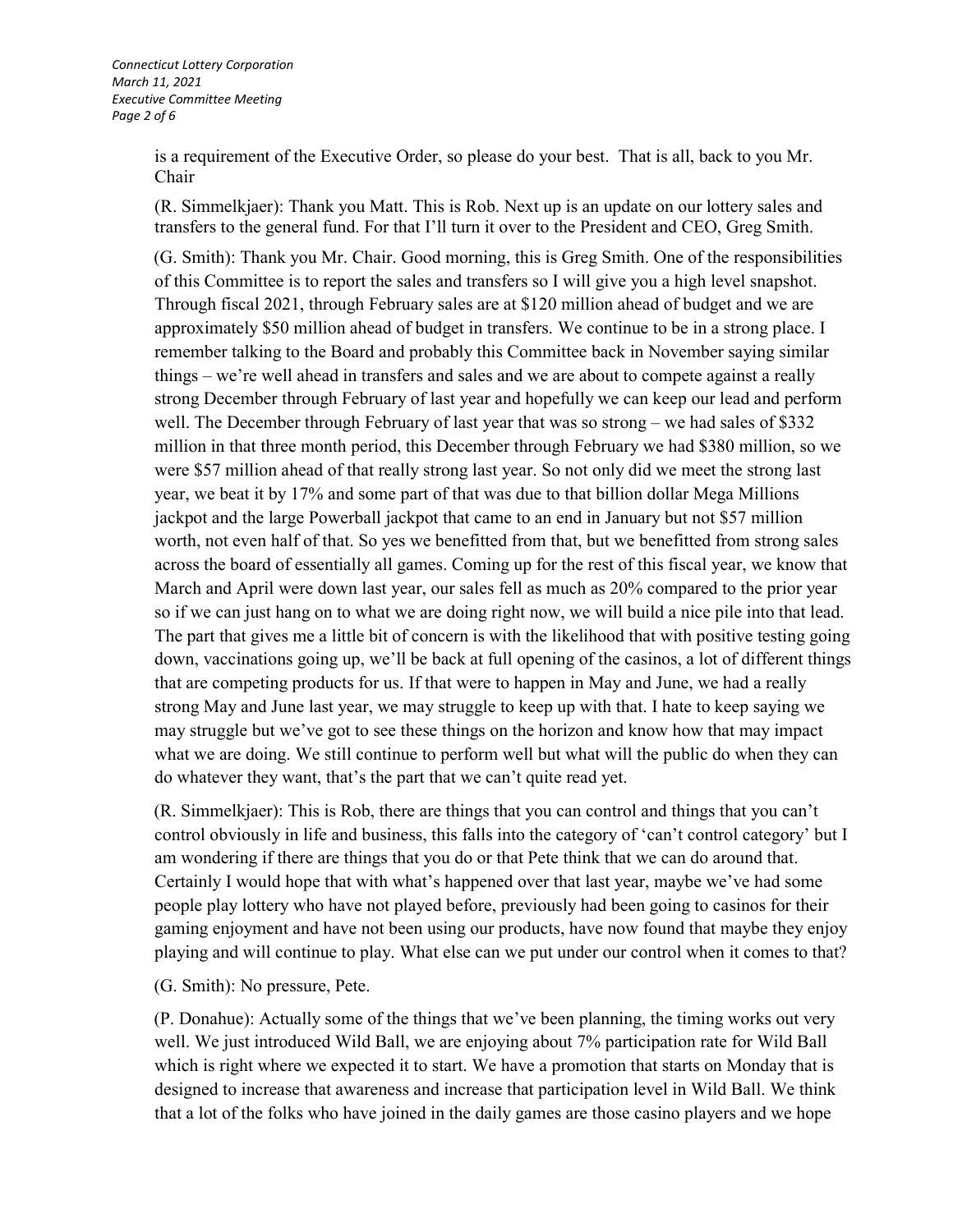that adding a new feature like Wild Ball where they are increasing their chances are winning will hold onto that base a little longer. Then of course we are always striving to make sure that we have stellar games out there in the \$10, \$20 and \$30 levels because that's where we've seen the biggest increase in sales. We always pay attention to those price points and making sure that we are fully stocked in inventory; we have games out there for a lot of different varieties of audiences. Those are some of the things that we continue to work towards to make sure that those numbers stay where they are.

(R. Simmelkjaer): Thank you. Pete Donahue speaking there for the Lottery.

(P. Donahue): Thank you Rob, I forgot to mention that.

(G. Smith): This is Greg again. And to help Pete out there a bit. We have and will be reporting more to the Board, this second chance platform that we'll be developing this year which will be another enticement opportunity which can attract new players or recently joining players with a new opportunity. Then we also have some expansion plans for later in 2021 relative to the FastPlay game families. These tactics are things that will be executed this year that should be not only just good marketing opportunities but good growth of our consumer base. We know from some of our segmentation studies that we do have a certain population that is poised and ready to join us more strongly. I think we've seen some of them so far and I know Pete's efforts are going to be attracting them with some good offerings that we have. One last point on sales is we've had this incredible year, we reached \$1 billion in sales for the year last Saturday and compared to last year, we were 39 days faster to that milestone. That is a nice plateau for us to reach. That is it as far as an update for sales and transfers; would you like me to roll into the Legislative Update?

(R. Simmelkjaer): Unless anyone has questions on sales?

## IV. Legislative Update:

(R. Simmelkjaer): Hearing no questions, back to you Greg.

(G. Smith): For legislative updates for the Committee, we had the public hearing in the Public Safety and Security Committee where we the idea and progress was reported on as far as CLC being a sports betting operator and expanding into ilottery and the collaboration or similar opportunities for expansion being provided for by the tribes. We learned a lot a couple weeks ago about what future opportunities look like and that there seems to be -- without any votes taken – pretty good structure and support for some expansions for the Lottery in these two opportunities. Certainly the second agreement needs to be reached with the Mashantucket Tribe and then ultimately legislation written about ilottery and about sports betting that we will be included in as we are hearing so far. Regarding ilottery we heard that the convenience store associations are not a strong supporter of that because they are concerned about their sales drifting away from their stores. We've always been able to say that the retail sales have not been cannibalized in any state that started doing ilottery and I think we have no reason to expect that to happen here. We also heard them say that they want a higher percentage of commission and the commission rate has been stuck in place for decades. A couple of points for the Committee members to hear about is Lottery revenue has grown by over 20% in the last eight years, so if our commission has been at 5% this whole century but our sales are growing by 20%, any retailer that is keeping up with that sales growth is getting paid more money. You don't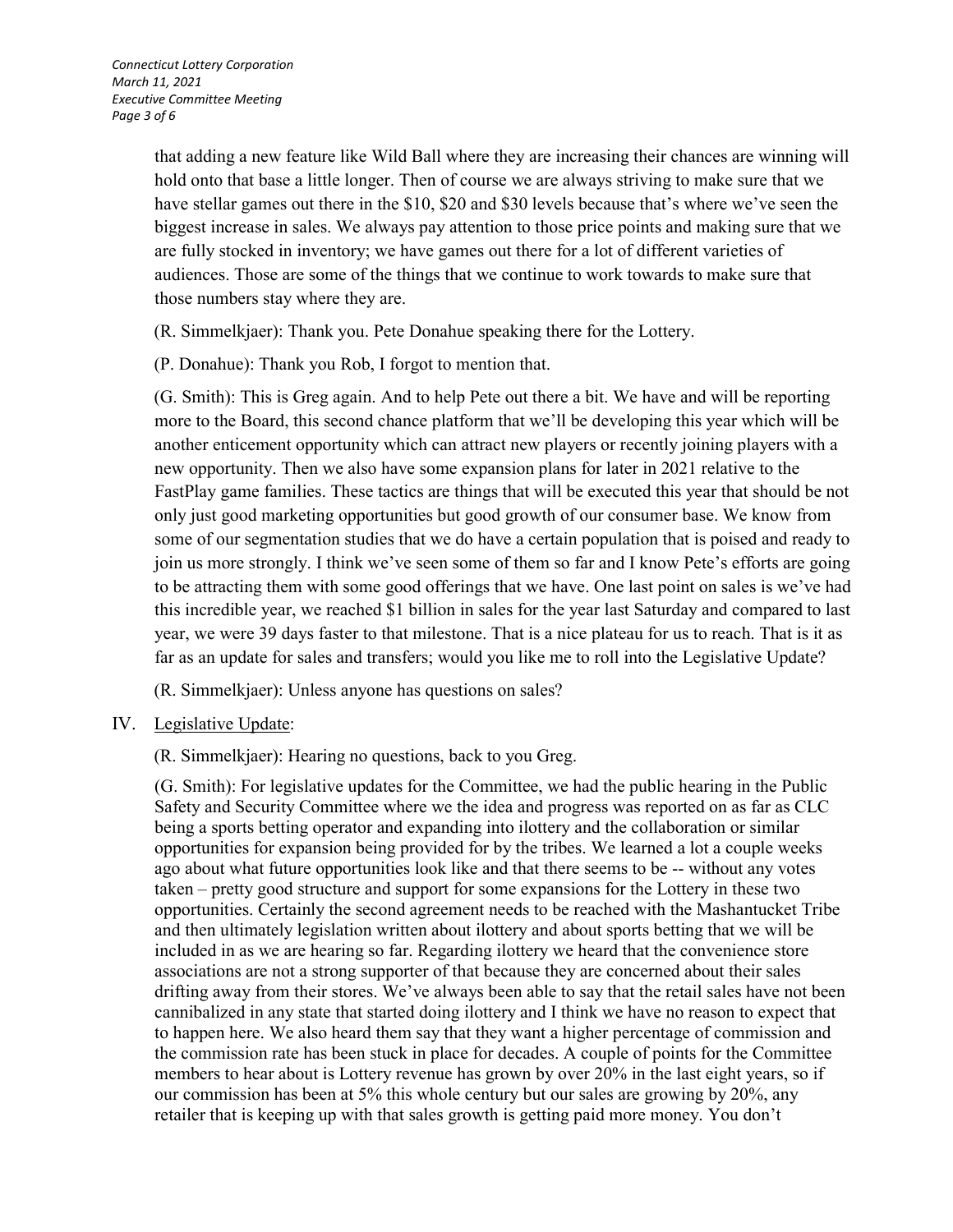necessarily need a higher percentage so long as the base continues to grow and we've been a very steady and consistent grower of that. Retailers are getting more money through sales growth even though the commission has not been raised. That's been our offset comment relative to that as well. We're not trying to reject concerns and thoughts, we're just trying to help them understand that we are not going to be trying less in retail and we fully continue to expect that our retail sales will grow in addition to ilottery and it will actually enlarge the customer population that is interested in playing lottery anywhere, in any channel.

(R. Simmelkjaer): Greg, this is Rob. Have we been able to put in front of them the data that has come from other states that have legalized ilottery in terms of what that has done to retail sales and the positive results that retailers have seen in those states?

(G. Smith): We have said it a lot, we also know that the national organizations of the convenience stores and similar lottery retailers have strongly been against and have not acknowledged those thoughts. What we've done locally, in conversations with the executive director of one of those organizations, we are preparing a virtual meeting where they will invite people of their organizations and we will hold it and present that information, it's not to say we're right and don't worry, it's let's engage and talk about that. This is more likely than it is unlikely at this point so we want to let them know that we have a strong focus and we want to be able to say to them here are the states that added ilottery and here's how their retail lottery sales grew, so be aware of that. We can talk to them now about some of the tactics we are planning for marketing and cross channel promotions, we just don't have that clearly established yet because it's still illegal. We will continue to work with them and are planning on having this first virtual meeting by the end of March and we actually have a call later today to try and organize.

Two other components on Legislative Update, there's a bill out there addressing winner anonymity, my memory is that it is through a FOIA approach. One of the thoughts that we've been presenting is that they could consider adding to Lottery statutes that any winner's information could be requested under FOIA – their name, their town, their game and their prize. That is a very common thing in many U.S. states as required disclosures and then use the FOIA method for being able to say if any person wants to shield their name, they can file a request for that when they claim their prize and it would be immediately applicable so we would not disclose their name, we would disclose "a lottery player, from a town, for this game, for this dollar amount" and we would not disclose their name because we had their certified request for that anonymity for just their name. That's been an effective method in some other states and I think Matt might be able to chime in if needed for what's written right now for us in FOIA rules and it's not 100% clear, there's maybe a little bit of interpretation. It seems to be working OK but it's not as clear cut as it could be. Is that a fair thought Matt?

(M. Stone): This is Matt, and yes it is. It's not expressly written in the statutes whether or not we can withhold that information, but nor is it said that we have to expressly give out that information so if a player currently requests anonymity on a name we do honor that request and so far have not had any issues in doing so.

(G. Smith): This is Greg again. The last point in the Legislative Update is two years ago, Department of Consumer Protection was modifying Lottery regulations and made a variety of changes. It made it all the way through the process – public comment, AG review, Legislative Committee review and it was rejected about 18 months ago without prejudice that needed some additional edits. There's been no outward, visible activity of that being picked up again until either in February or just now in March where that is now picking up and proceeding again. We would be okay with the changes, we proposed some requests for some modifications and they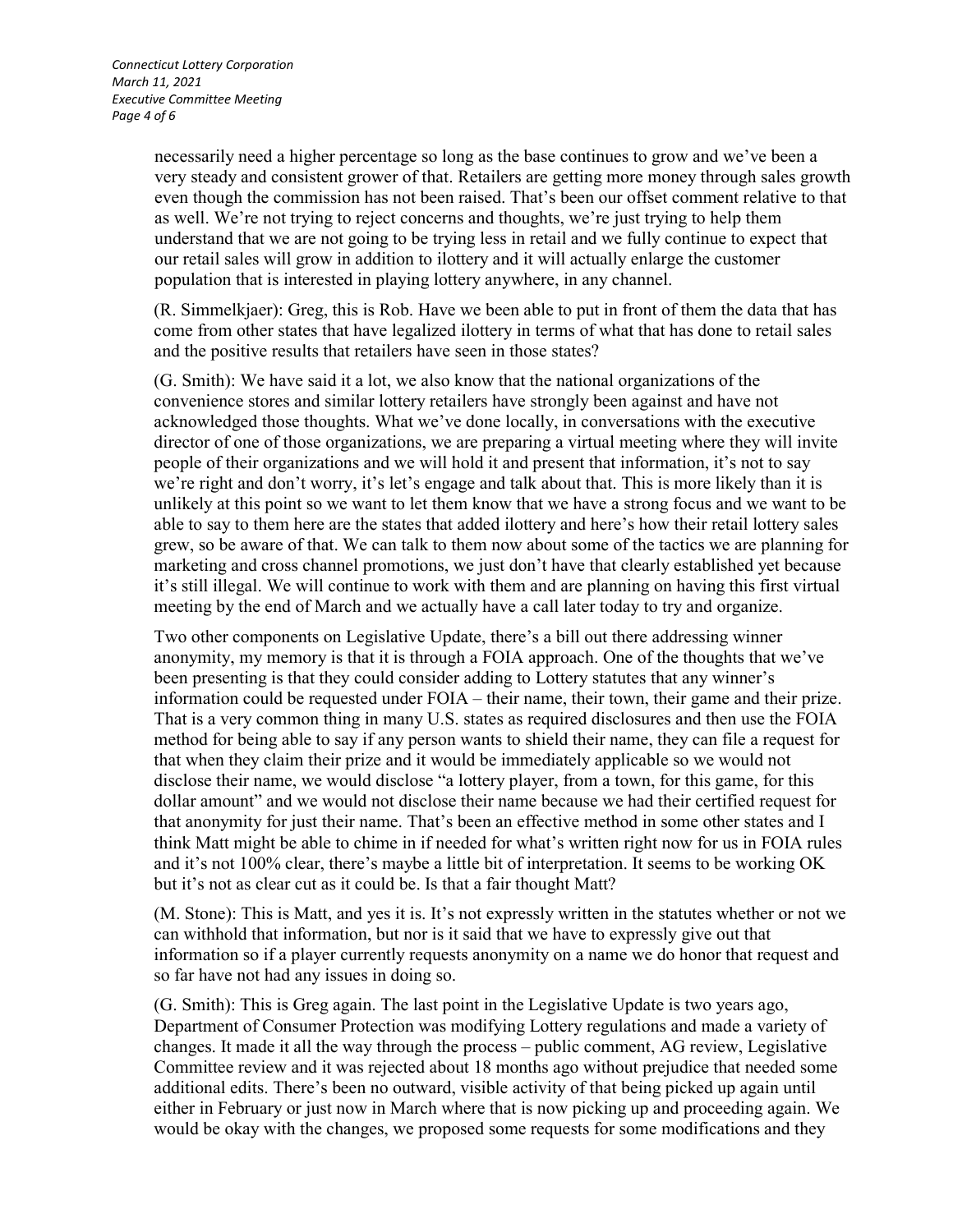*Connecticut Lottery Corporation March 11, 2021 Executive Committee Meeting Page 5 of 6*

> were rejected by DCP and the AG but we know we can function fine or well with them – we were just looking for a little bit better clarity but some people saw it differently so I guess we are expecting it to make it through the Committee and then become an update to Regs that we are fully aware of and we'll just need to roll out through our staff so that they can make sure we are all in compliance with those new Regs when they take effect.

(R. Simmelkjaer): Very good. Any questions?

(W. Blanchette): Rob, this is Will, I have a question for Matt. Matt, what would happen if a person elected to have his or her attorney show up to claim a prize, would that shield them from publicity?

(M. Stone): This is Matt Stone. It depends. Ultimately no unless they expressly requested the anonymity because we do allow players to claim their prizes through a trust, so they could come in and create a trust or an LLC or something like that but ultimately we do need the person's name and social security number, other things like that in order to be able to pay the prize to them. So even if we publicized that a trust claimed a prize, if there were a FOIA request for their specific information, we would have to give that out unless they had made a request for us to not do that. So there are ways to shield the initial publicity of a winner's name but it is not a complete guarantee at this point.

(W. Blanchette): Thank you.

(G. Smith): This is Greg. And the holder of that ticket will have their name or their entity's name as that claimant, even though there may be a variety of checks written. We've had attorneys come in and make a claim because they were the administrator of the trust.

(W. Blanchette): Thank you.

(R. Simmelkjaer): Ok Greg, is that it for Legislative Update?

(G. Smith): Yes it is.

(R. Simmelkjaer): Ok, great. Any other questions? Hearing none. That brings us to the next item on our agenda which is a few items we have to discuss in Executive Session. All of which are listed on the agenda. We'll be joined in Executive Session by members of the senior staff for part of it and then just Board members for part of it as well. Can I have a motion to go into Executive Session?

(M. Morton): Peg Morton, so moved.

(R. Simmelkjaer): Do I have a second?

(A. Meehan): Andrew Meehan, second.

(R. Simmelkjaer): All those in favor?

(All): Aye.

(R. Simmelkjaer): Opposed? Ok, we will close the public line at this point and go into Executive Session at 10:23 a.m.

[A. Daigle left the meeting at 10:23 a.m.]